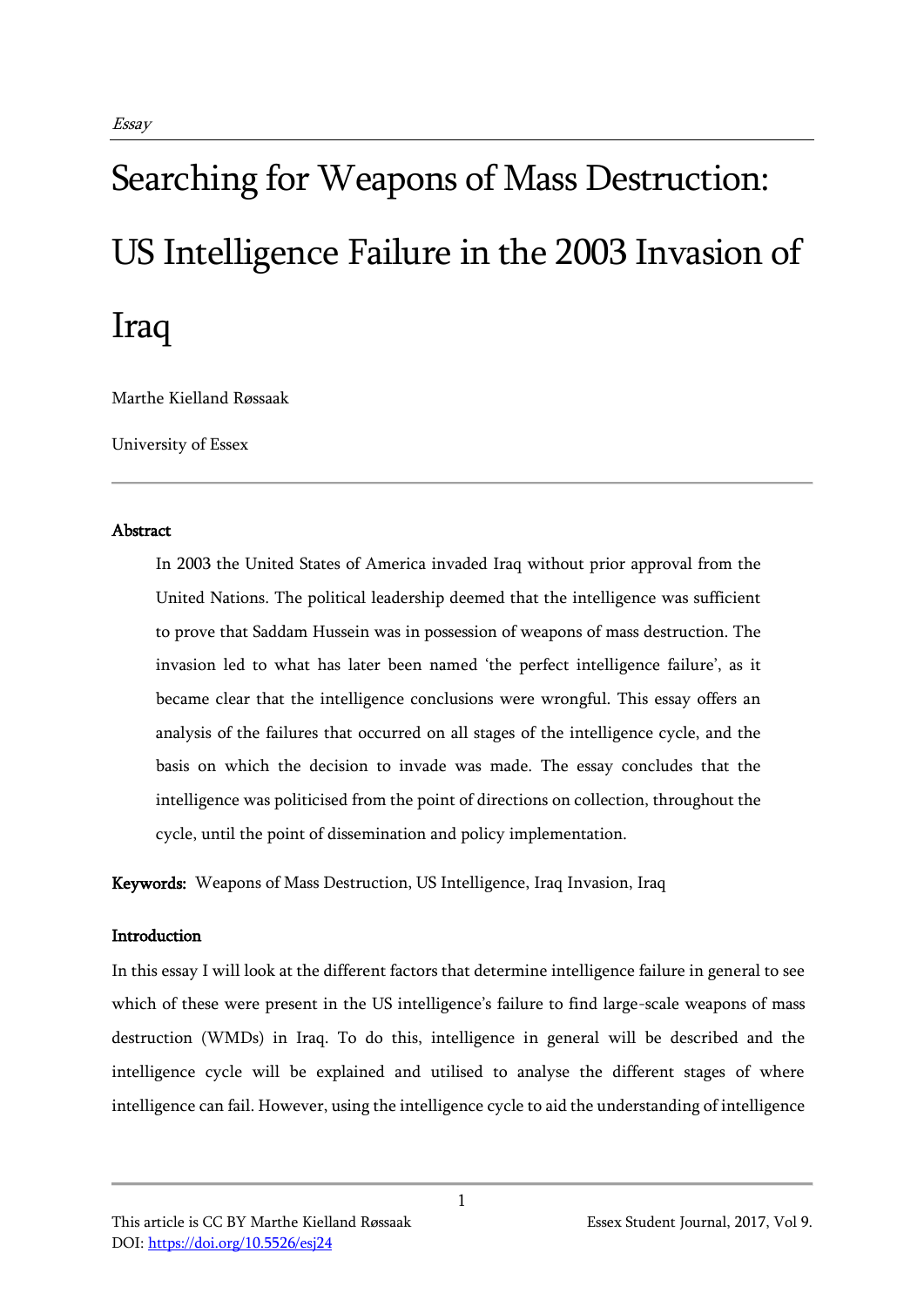failures is solely a method of simplification. It does not imply that failures cannot be continuous over several steps of the intelligence cycle. I will explore below, especially when looking at failures in the Iraq invasion, how the practical distinction between failures at separate the stages is rather blurry. Failures were made in collection, analysis, dissemination and communication, to name a few. Despite the findings of the prominent investigative reports after the US invasion of Iraq in 2003, I believe that politicization of the intelligence community (IC) on this matter was a prominent factor in obscuring the intelligence findings and ultimately led to the intelligence failure of the Iraq War 2003. I will explain why in the following paragraphs.

#### Intelligence and Intelligence Failure

Intelligence is data and knowledge collected from a range of different sources. In a modern political context, it is "the official, secret collection and processing of information on foreign countries to aid in formulating and implementing foreign policy, and the conduct of covert activities abroad to facilitate the implementation of foreign policy" (Random, 1958). Intelligence is often collected to acquire knowledge of other countries' military strength, economic power, internal political situation and levels of domestic unrest. The primary job of intelligence is to reduce uncertainty by identifying issues of policy relevance with policy makers, collecting and analysing information (Gentry, 2008:267), and issuing policy makers with timely advance warning of potential threats (Pythian, 2006:401). The intelligence is used to estimate threats, capabilities and intentions of adversaries (Betts, 1978:68). Political leaders analyse these warnings in the relevant strategic and domestic political context, make decisions under conflicting pressures and manage policy-implementing agencies (Gentry, 2008:267). In this way, intelligence is used to guide policy makers and other senior decision makers in the national security and defence arenas (CIA, 2007).

Intelligence failure can be at blame if events "of strategic significance" occur without forewarning (Pythian, 2006:401). Intelligence failure can occur when a state fails in collecting or analysing information, national leaders fail to make sound policy on the disseminated intelligence or fails to act effectively on the information received (Gentry, 2008:249). Gentry (2008:248) argues that reasons for intelligence failure can include organizational, cultural, cognitive or psychological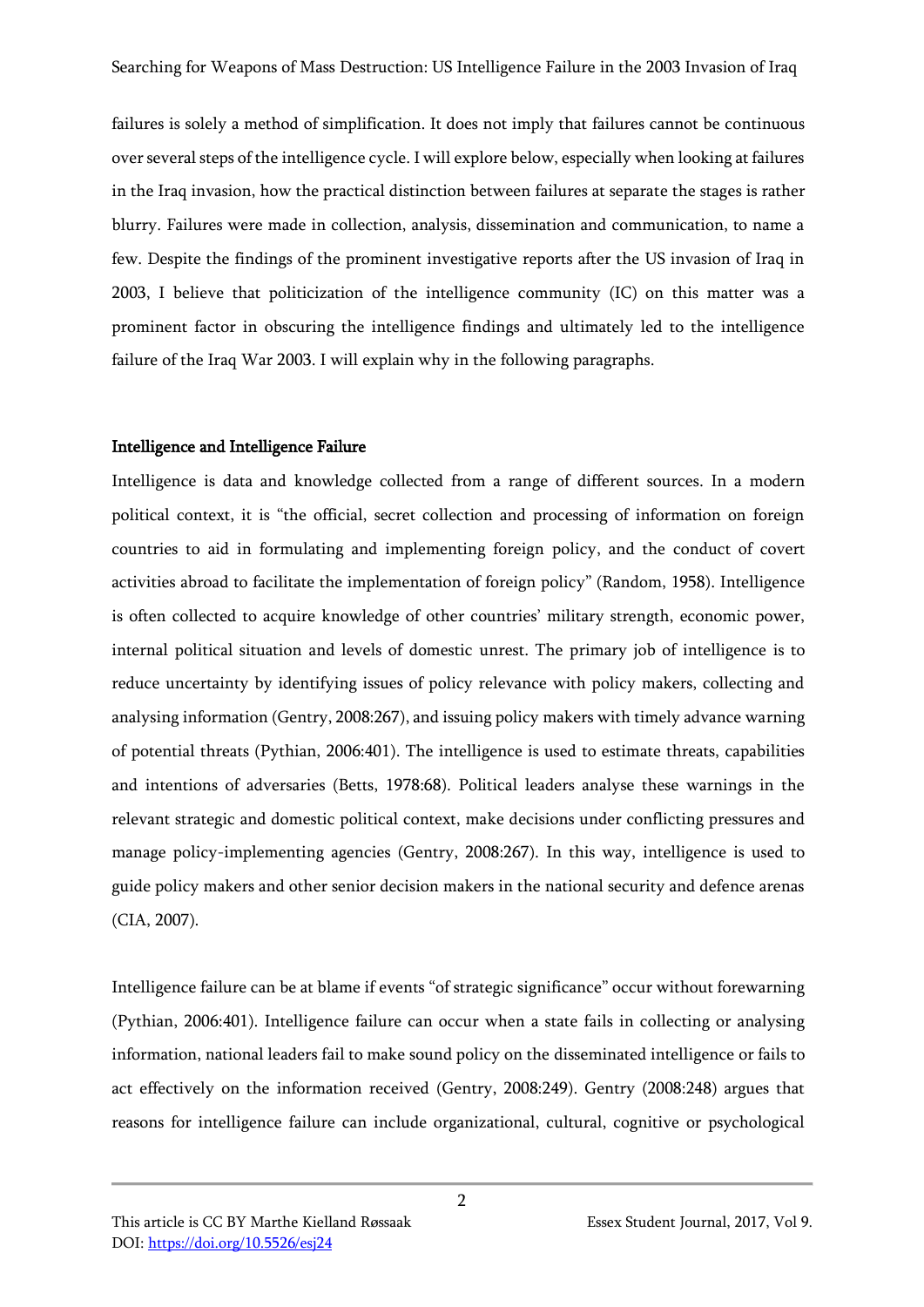factors. The intelligence cycle includes the direction from policy makers, the "requirement" of what should be investigated, the collection and analysis of intelligence, the finished product of intelligence analysis that is delivered to the policymakers, and again the directions from policymakers on implementation and further targets of analysis. According to Betts (1978:63) crucial mistakes are sometimes made by the professionals that produce the finished analysis, but most often by the decision makers who consume the products of intelligence services. It is impossible to account for all the possible mistakes that can be made in attempting to take advantage of intelligence, but the following paragraphs will give examples of how possible failures can erupt on all stages of the intelligence cycle and how it is all linked.

#### Failure Determinants at Different Stages

The directions given by the policymakers in relation to the target of the intelligence-gathering are relevant because different targets require different forms of intelligence. For example, human intelligence (HUMINT) can be a beneficial way of collecting information if the collecting country has an official presence in the country. Additionally, targets of intelligence, usually states or nonstate actors, often know that they are targets of intelligence and may act to hinder foreign intelligence efforts through active defences like counter-intelligence activities, deception and concealing sensitive installations (Gentry, 2008:255), which can lead to misleading information and wrongful analysis. One writer who focuses on the act of deception by intelligence targets is Barton Whaley (1973:2). He claims that it was Hitler's deceptions, rather than mistakes made by the Soviets, that made the German invasion of the Soviet Union in June 1941 so surprising. Additionally, collection of intelligence is always incomplete (Dahl, 2005:37), and different targets require different forms of collection. Analysts have concluded that the rising global threat of terrorism, for example, poses new and difficult challenges for the IC, which can best be overcome by more HUMINT (Dahl, 2005:33).

Failures in the intelligence cycle can also happen at the stage of analysis, and when information is processed by the intelligence agencies. Analysts try to identify significant information, distinguish noise from relevant signals, and make accurate forecasts (Gentry, 2008:252). Errors at this level can occur in misunderstanding of information and recognition of "noise" instead of relevant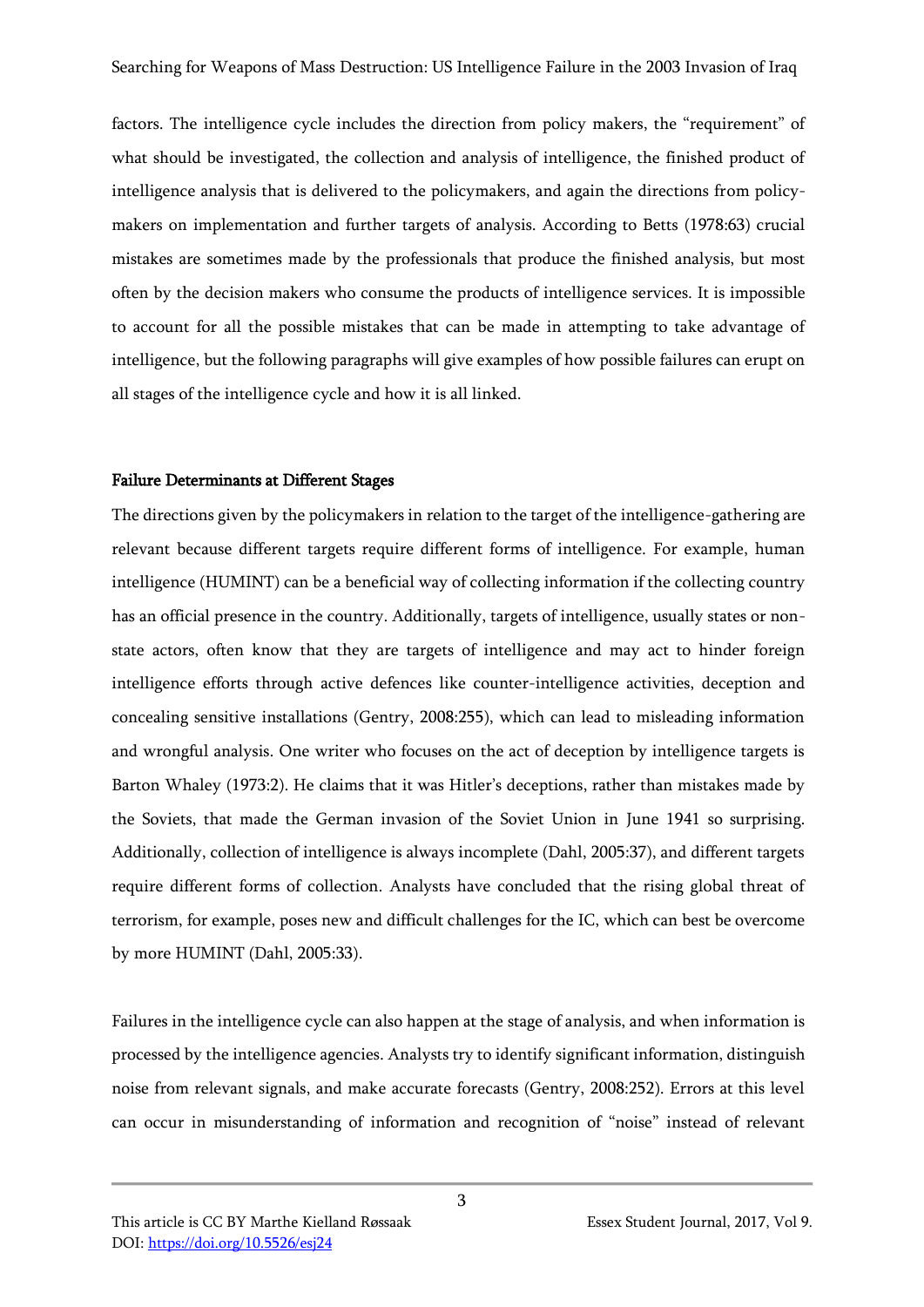signals. Additionally, errors can happen through cognitive or institutional bias by the analyst. There might also be a problem of compartmentalization of information, because of restrictions on information sharing, security concerns and fears of compromising sources that creates mistrust between intelligence agencies (Hulnick, 2006:962). By sharing intelligence, gaps in information can be filled, and conflicting analysis can be found. The 2004 Madrid bombings underlined how compartmentalisation of intelligence can impede security operations. Some of the suspects in the Madrid bombing had been known to the French and Spanish police in 2001, and had, since 2003, been on a list of suspects issued by the Moroccan police for a series of café bombings in Casablanca, but were still living openly in Madrid. Several countries seemed to have a few pieces of intelligence each (Finn and Richburg, 2004), which, if shared, could have led to a prevention of the attack.

Other major sources of intelligence failure can be the method of dissemination; the communication to the policy-makers, and possibly also the access to raw material outside the intelligence agencies. For communication to be effective, analysts must present clear, accurate and persuasive warnings. A former Defence Intelligence Officer claimed that analysts cannot only give reports stating that a bombing might happen, they must tell the policy-makers what this means and what is really likely to happen (Dahl, 2005:47). Both insufficient information and an overload of information can lead to unclear messages being communicated. Where there is ambiguous information and limited time for thorough assessment of sources, intelligence analysis can be driven by intuition and conclusions can be led by instinct. As stated by Betts (1978:71): the greater the ambiguity, the greater the impact of preconceptions. Another source of challenge in the intersection between analysts and policy-makers in the US, is that raw reporting from the collection process usually reaches both at the same time (Hulnick, 2006:961). Some of this raw intelligence may be incomplete, contradictory or wrong, and policy officials sometimes take the reporting as having been judged or evaluated (Hulnick, 2006:962). This can create serious problems on both sides.

In the final stage of the intelligence cycle, intelligence is communicated to policymakers, who must then react appropriately and implement policies accordingly. The task of the policy-maker is to place the intelligence warnings in political contexts and make decisions based on their political circumstances and limited tools for implementation. Factors such as psychology,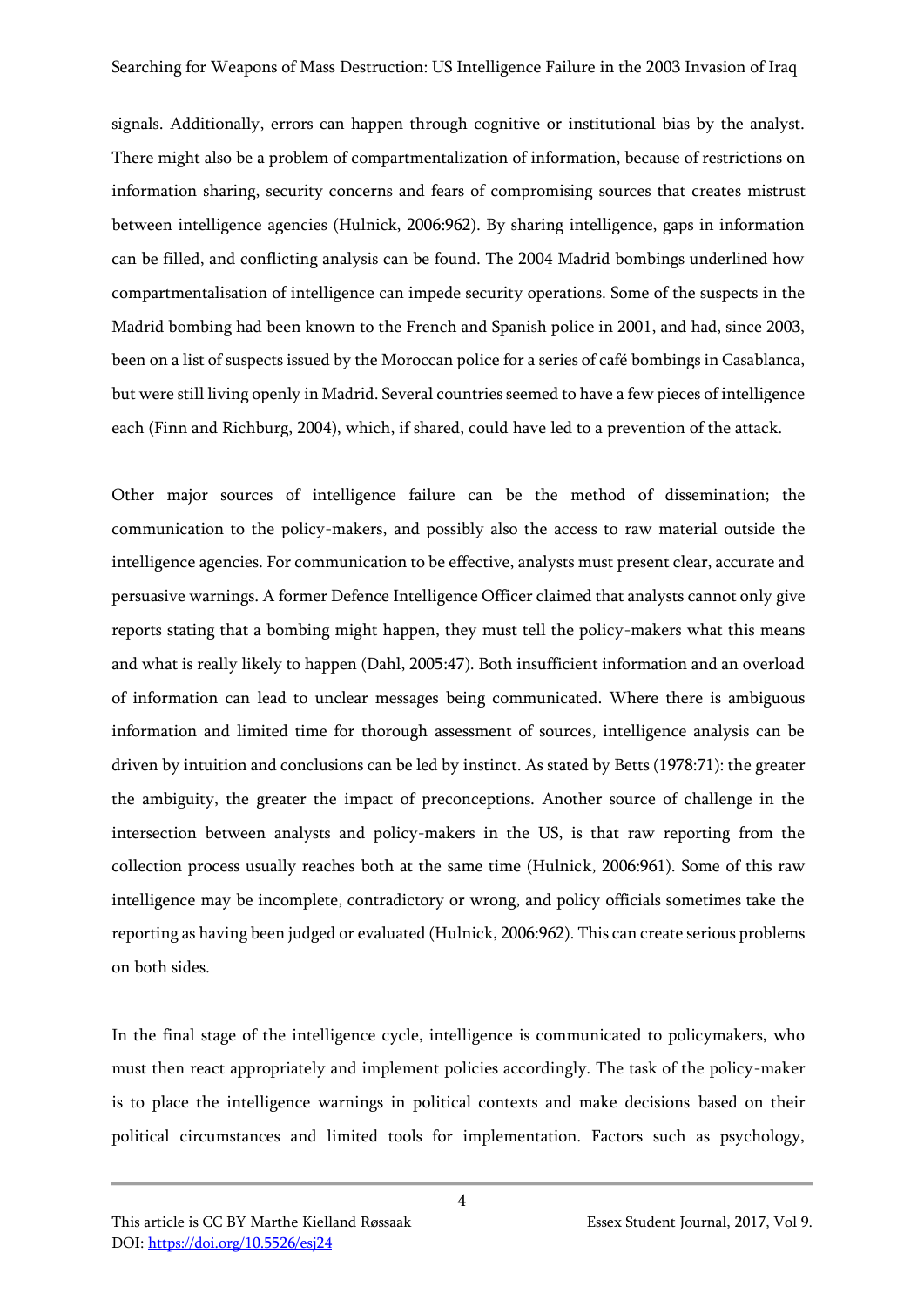experience and interests can increase cognitive bias of a policy-maker in interpreting warnings and may lead decisions to become defective policies (Genry, 2008:254). It was noted in relation to the Beirut bombings in 1983 that failures in collection and processing of information were much less significant than the attitudes and lack of action by the consumers of intelligence (Dahl, 2005:46). Directors of intelligence agencies can tend to dismiss critical intelligence, and cling to data that supports continued commitment to established policies (Betts, 1978:65). Additionally, policy-makers might not have trust in the intelligence personnel, and may therefore refrain from acting on certain warnings. According to Gentry (2008:256) presidents Truman, Johnson, Nixon and Bill Clinton sometimes displayed suspicion of the CIA and at times ignored intelligence. One Director of Central Intelligence (DCI) reportedly quashed a CIA report warning of the dangers of invading Cambodia in 1971, because President Nixon had already decided to invade (Ibid, 2008:252).

Additionally, policy-makers' bias can occur as a source of intelligence failure if politicians create an environment of presumed facts, and indirectly force intelligence agencies to operate in concert with those presumed facts. Or failure can arise if intelligence professionals attempt to increase personal or institutional favour by providing specific intelligence messages that they imagine are wanted or necessary for the leaders (Gentry, 2008:252). It is also said that "the principal cause of surprise is not the failure of intelligence, but the unwillingness of political leaders to believe intelligence or to react to it with sufficient dispatch" (Wohlsetter, 1962:227). Desires to prevent recrimination may drive intelligence agencies to withhold warnings until uncertainties recede, and therefore keep raw information to themselves (Gentry, 2008:253). The allocation of time and resources for intelligence professionals provide additional constraints (Betts, 1978:68). Additionally, agencies responsible for the implementation of policies are subject to certain limitations that impact their ability to respond to intelligence warnings. This way, failures that appear on the implementation stage may superficially look like intelligence failures, but actually reflect structural issues created through previous policy decisions (Gentry, 2008:256).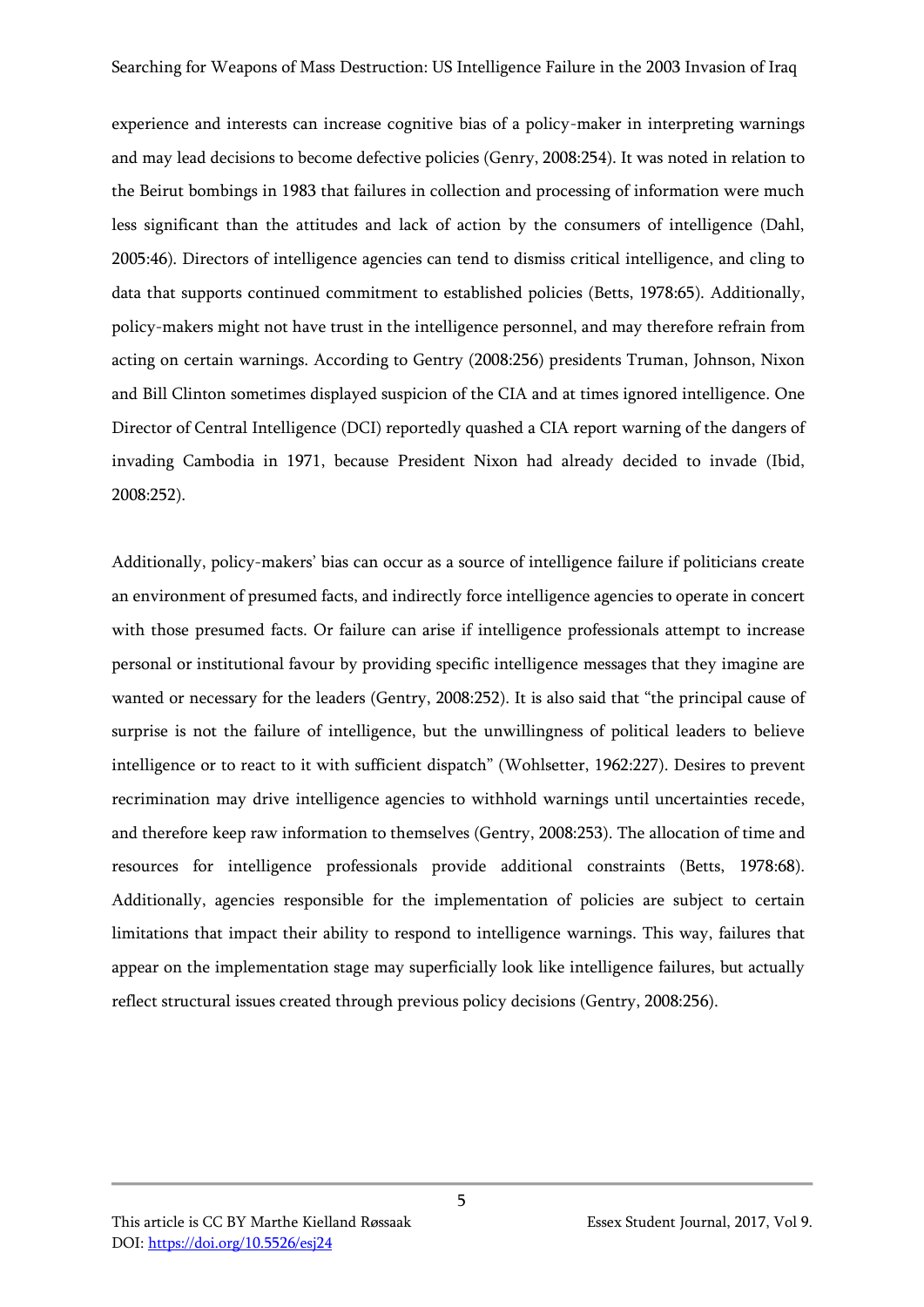#### The Intelligence Failures of the 2003 Iraq Invasion

In 2003 the US invaded Iraq to eliminate the perceived threat posed by Saddam Hussein's possession of weapons of mass destruction (WMDs) (Pythian, 2006:400). The invasion has later been named 'the perfect intelligence failure', as failure occurred on all stages of the intelligence cycle, and no WMDs were found (Hulnick, 2006:967). Some see it as the worst intelligence failure since the founding of the modern intelligence community (IC). The *National Intelligence Estimate* (*NIE*) that 'justified' the intervention in Iraq was based on reporting from unreliable sources and biased preconceptions grounded in the previous experiences of WMD programs in Iraq (Hulnick, 2006:967). Subsequent investigations into the failed intervention claimed that the failure was in collection and analysis, poor management and organizational weaknesses (Pythian, 2006:401).

Since the US did not have an official presence in Iraq, collection of intelligence relied on a few HUMINT sources that were dependent on "defectors and foreign government services" (US Congress, 2004:24). One of these was 'Curveball', a chemical engineer from Baghdad (Betts, 2007:602), who provided the bases of around 112 separate reports (US Congress, 2004:149), and subsequently was deemed to be a fabricator (Ibid, 2004:462). Analysts further failed to investigate dual-use equipment bought through illicit channels (Ibid, 2004:14), and assumed that these were for the development of a WMD program, and not actually for the legal tactical rockets (Pythian, 2006:408). The Silberman-Robb commission (2005:52) claimed that this constituted "errors in technical and factual analysis". A compartmentalization of information made the DCI unaware of dissenting opinions within the IC (US Congress, 2005:28). Additionally, the CIA tended to deny information to more specialist agencies that could have provided input that challenged existing assumptions (Ibid, 2004:28). These, along with similar findings, led the Silberman-Robb Commission (2005:5) to describe the IC as "fragmented, loosely managed and poorly coordinated".

## Politicization on All Levels

Even though the subsequent investigations rejected politicization, and absolved the Bush administration of all charges (Pythian, 2006:401), some reports gave hints of an environment that was not conducive to questioning the dominant assumption on Iraq, which strengthens Betts'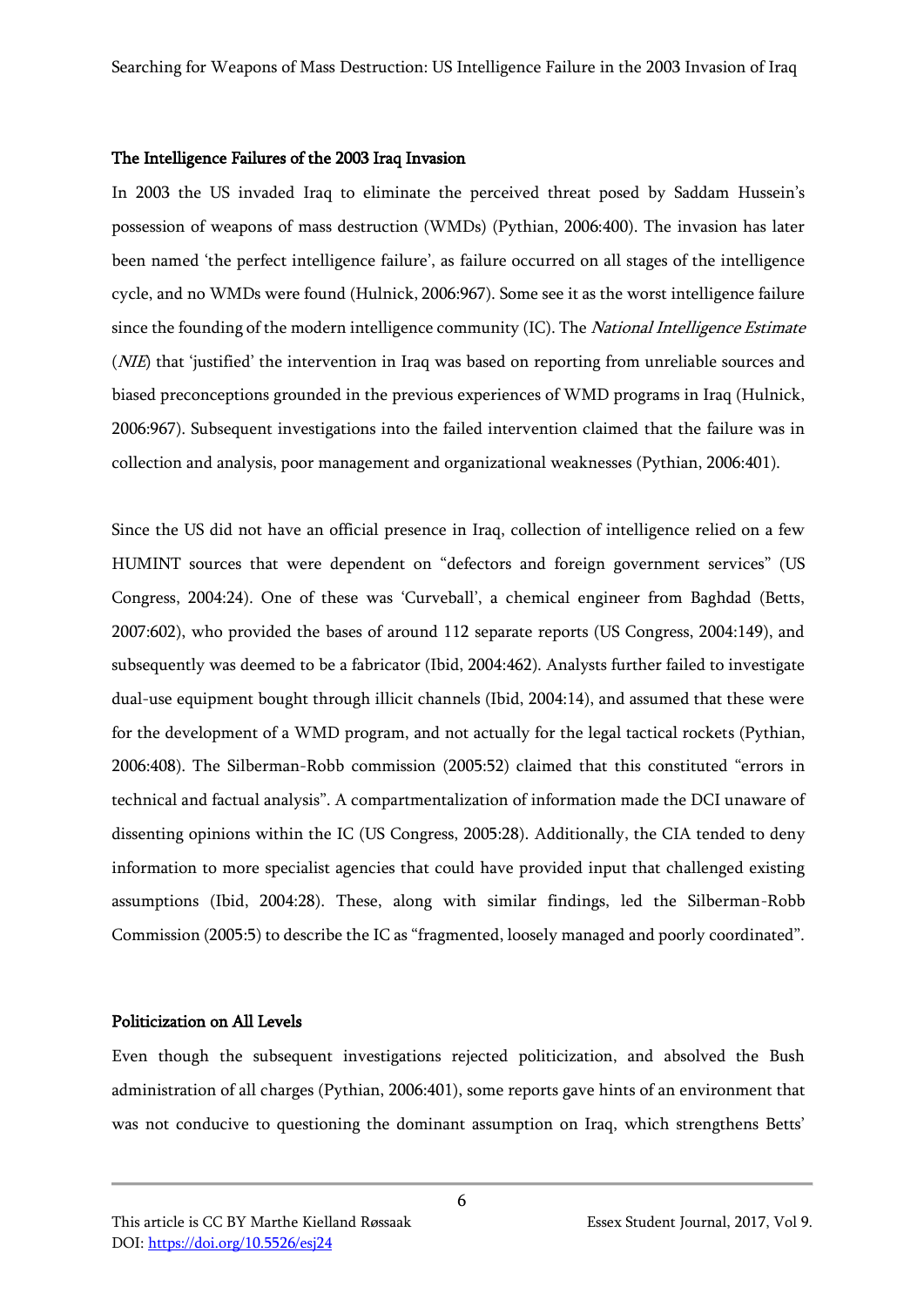hypothesis that intelligence failure usually lies with the consumers of intelligence (Pythian, 2006:418). Senator Ron Widen stated that the Bush administration had "repeatedly and independently made the case for war not by relying on US intelligence but by ignoring and directly contradicting the same" (US Congress, 2004:489-490). Senior Bush administration officials had made forceful public statements for war (Silberman-Robb, 2005:189) and prevalence of repetitive tasking of intelligence personnel was found, including questions of judgments on a particular issue over and over again by "senior customers" (US Congress, 2004:456). According to Hulnick (2006:967) some also speculate that that the NIE was drawn up in order to meet the political needs of the White House. Richard Clarke (2004:264) claimed that the Bush administration entered office "with Iraq on its agenda", and a leaked minute from a meeting record shows the head of MI6, Sir Richard Dearlove, reporting to the prime minister that "military action was now seen as inevitable" and that "intelligence and facts were being fixed around the policy" (Danner, 2005).

Deception practices employed by Iraq in the past, and the failure to account satisfactorily for WMDs during the 1991 war, gave US policymakers and intelligence professionals logical reasons for why there was evidence denying the existence of WMDs (Pythian, 2006:408). In a context of seemingly obvious guilt, an environment of pressure to find WMDs and a political desire to intervene in Iraq, analysts shifted the burden of proof from requiring evidence of WMDs, to require evidence showing that Iraq did not possess WMDs, a theory that could not be disproved (Silberman-Robb, 2005:168). The NIE was written with the assumption that the US was going to war (US Congress, 2004:505), and intervention could only take place if the IC concluded that Iraq still had illegal WMD programs. This justification was the only way to secure public support for the Bush administration to initiate a war (Betts, 2007:598). This sentiment caused findings of evidence that denied WMDs to be downplayed and ignored. Even when Saddam Hussein's sonin-law, Hussein Kamel, told his debriefers that old stocks of WMD had been destroyed, this was not believed (Jervis, 2006:40). Thin amounts of evidence gave room for preconceptions and the ability to shape verifications according to these. Influenced by decisive policymakers, judgments on all levels were driven by circumstantial evidence (Betts, 2007:602) and the necessity of finding WMDs to justify invasion of Iraq.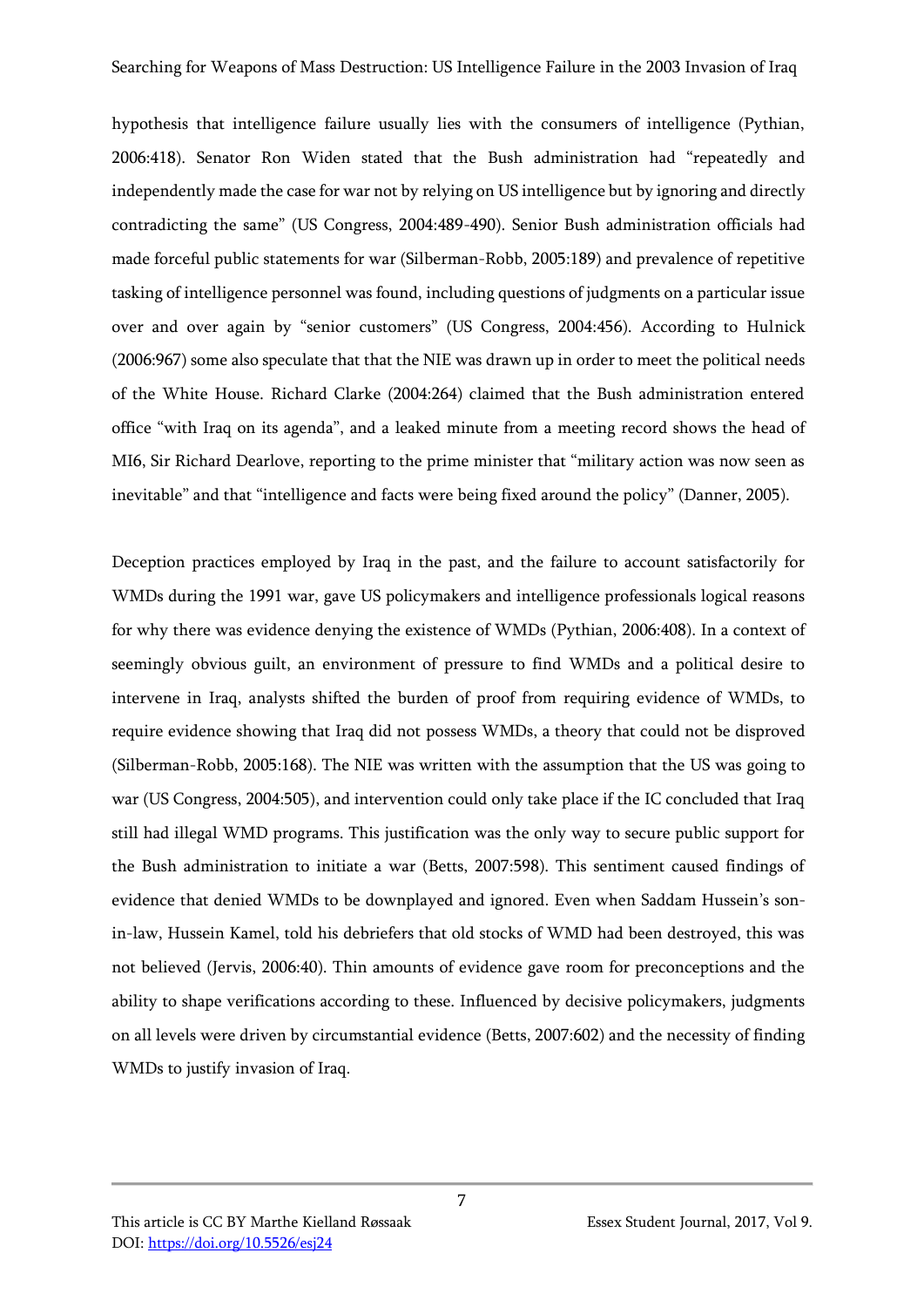Cirincione et al (2004:50) confirm my opinion, and found it unlikely that the behaviour at policymaker level did not create an environment of pressure to reach a conclusion confirming WMDs in Iraq. Along with the increased publicity of the immediate threat of Iraq's WMD, the intelligence judgments became more absolute and supportive of the administration's case (Pythian, 2006:417). IC managers failed to utilize mechanisms in order to challenge the prevailing conclusions (US Congress, 2004:23), and concerns regarding credibility of sources were not conveyed to policy makers. The Senate Select Committee explained this behaviour as "groupthink" (US Congress, 2004:18), referring to a desire for unanimity overriding a realistic appraisal of alternative courses of action (Janis, 1983:9), recognized in the selective use of information and collective rationalization of WMD intelligence in Iraq (US Congress, 2004:18). The conclusion reached by the analysts went beyond anything that could safely be reached on the basis of available intelligence (US Congress, 2004:14), and the Senate Select Committee found that the NIE "did not accurately portray the uncertainty of the information", but formulated assumptions and theories as if they were facts (US Congress, 2004:17). According to Betts (2007:605) the Key Judgments of the summary conveyed a message that the conclusions "derived from observed activities as much as preconceptions" and assumed intentions. This shows how politicisation possibly influenced the IC to such an extent as to form the intelligence according to preconceptions and desires of the Bush administration.

### Conclusion

In many ways, the failure to find WMDs in Iraq could be described as the perfect intelligence failure, as failures can be found to have occurred at all stages of the intelligence cycle. It ranged from collection of intelligence, analysis, dissemination, within management, in the structure of the IC, and at the level of policymakers (Pythian, 2006:419). However, as has been shown in the previous paragraphs, I believe that politicisation ultimately led to obscure intelligence findings, which consequently led to the intelligence failure of the Iraq War. As the collection of intelligence is carried out by humans, ensuring neutrality is of wide importance, and therefore strategies of ensuring this should be employed. In the case of the 2003 Iraq invasion, neutrality was far from ensured. Policymakers and senior officials created a bias towards the existence of WMDs in Iraq, and successfully implemented this bias at all stages of the intelligence cycle, in order to enable a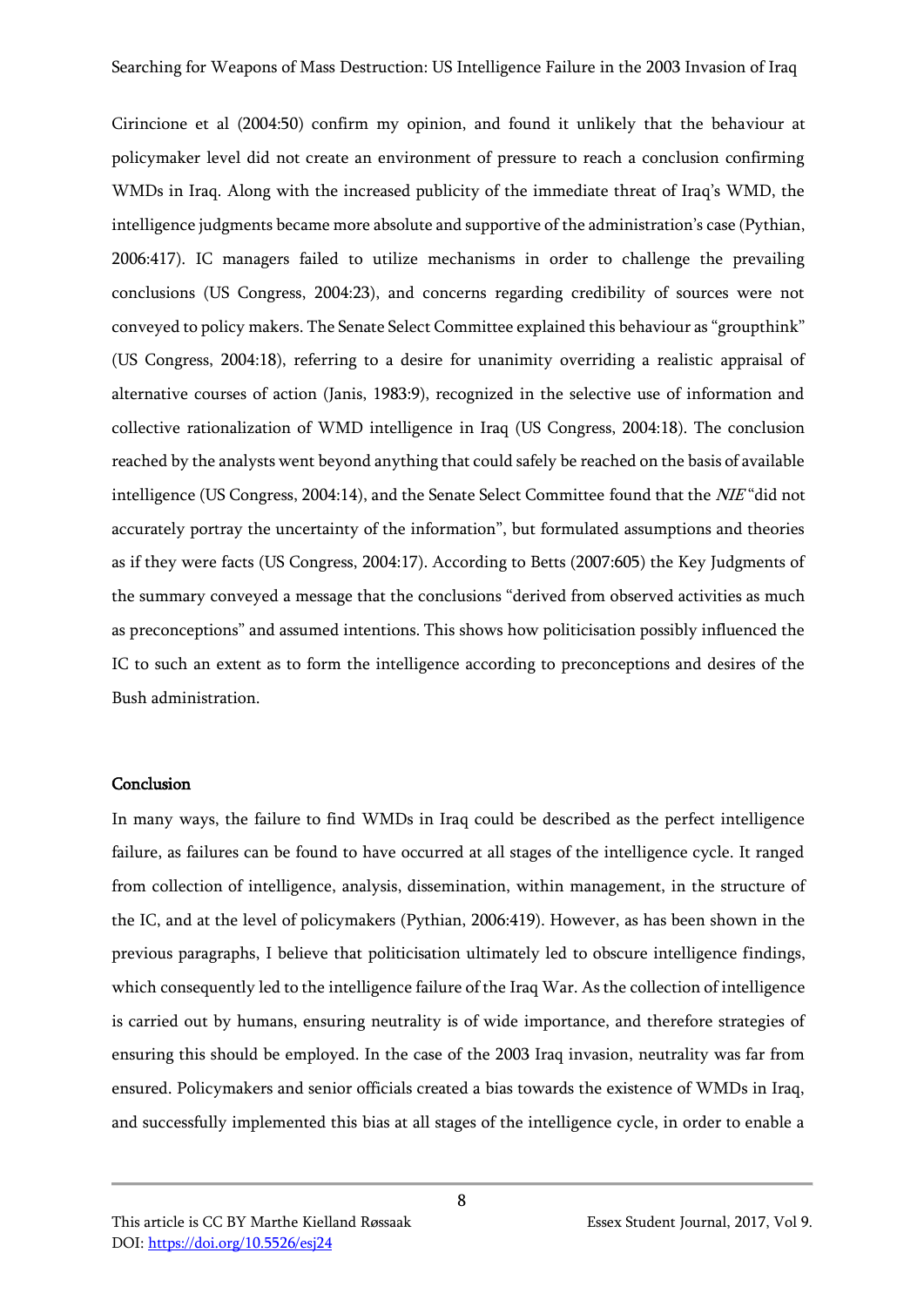conclusion justifying an intervention in Iraq. Given the secretive nature of intelligence, and the minimal political constituency of intelligence agencies, presidents can blame intelligence for their own errors in policy and its execution, and I believe this is in fact what happened in the 2003 Iraq invasion. Intelligence was twisted by politicisation and pressure from government officials, which ultimately culminated in a failed invasion and the onset of war.

## References

Betts, R. K. (2007) 'Two Faces of Intelligence Failure: September 11 and Iraq's Missing WMD', Political Science Quarterly, 122(4), pp. 585-606.

Betts, R. K. (1978) 'Analysis, War and Decision: Why Intelligence Failures are Inevitable', World Politics, 31(1), pp. 61-89.

Central Intelligence Agency. (2007) What We Do. Available at: [https://www.cia.gov/offices-of](https://www.cia.gov/offices-of-cia/intelligence-analysis/what-we-do.html)[cia/intelligence-analysis/what-we-do.html](https://www.cia.gov/offices-of-cia/intelligence-analysis/what-we-do.html) (Accessed 29 November 2015).

Cirincione, J., Mathews, J. T., Perkovich, G. and Orton, A. (2004) WMD in Iraq: Evidence and Implications. Available at: <http://carnegieendowment.org/files/Iraq3FullText.pdf> (Accessed 25 November 2015).

Clarke, R. A. (2004) Against All Enemies. London: Free Press.

Dahl, E. J. (2005) 'Warning of Terror: Explaining the Failure of Intelligence Against Terrorism', The Journal of Strategic Studies, 28(1), pp. 31-55.

Danner, M. (2005) The Secret Way to War. Available at:

<http://www.nybooks.com/articles/2005/06/09/the-secret-way-to-war/> (Accessed 25 November 2015).

Finn, R. and Richburg, K. B. (2004) Madrid Probe Turns to Islamic Cell in Morocco. Available at: <http://www.washingtonpost.com/wp-dyn/content/article/2004/03/20/AR2005040206231.html> (Accessed 2 December 2015).

Gentry, J. A. (2008) 'Intelligence Failure Reframed', *Political Science Quarterly*, 123(2), pp. 247-270.